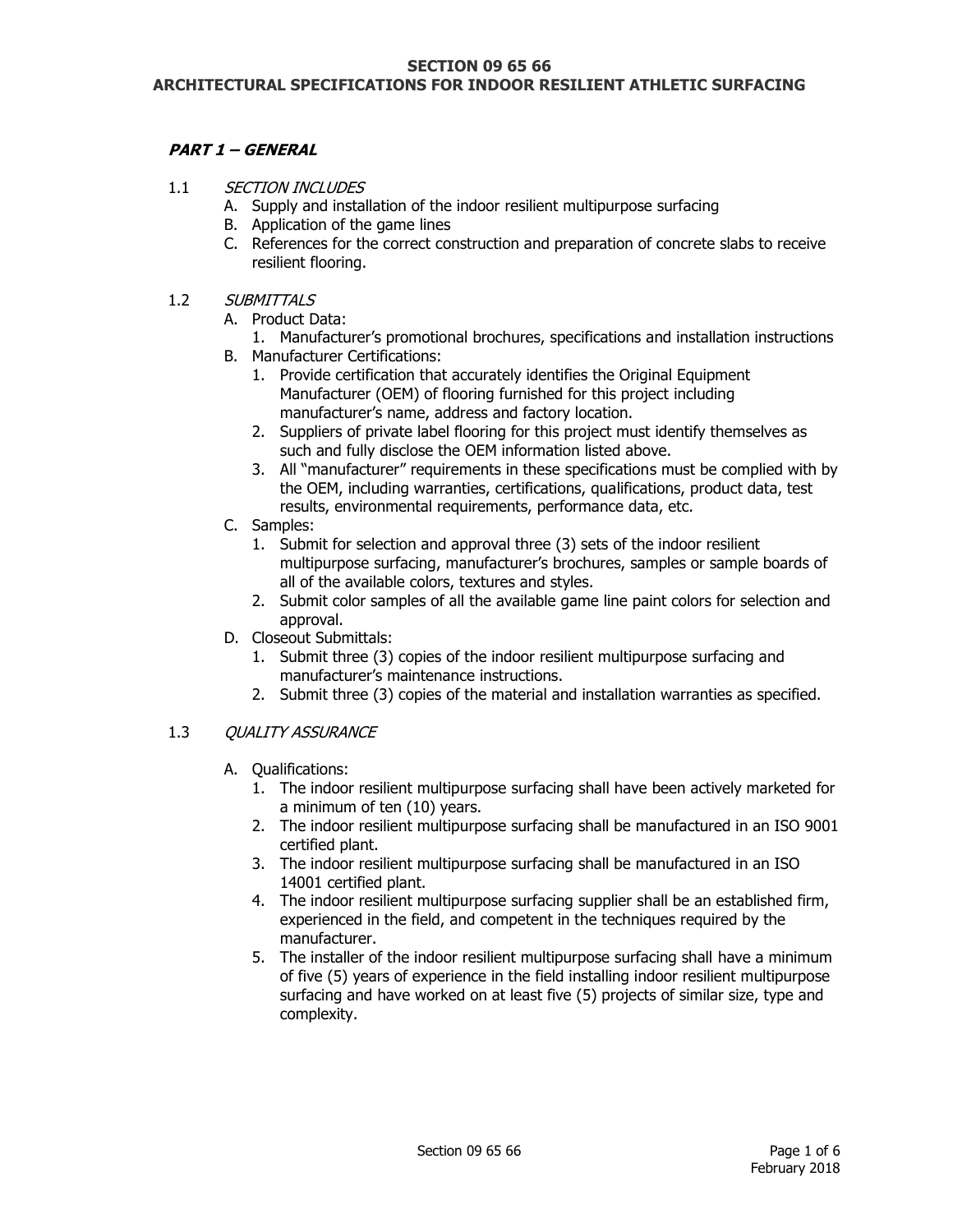#### **SECTION 09 65 66**

### **ARCHITECTURAL SPECIFICATIONS FOR INDOOR RESILIENT ATHLETIC SURFACING**

- B. Certifications:
	- 1. Installer to submit the indoor resilient dance floor surfacing manufacturer's certification attesting that they are a trained installer of the indoor resilient multipurpose surfacing.
	- 2. The indoor resilient multipurpose surfacing manufacturer to submit official ISO 9001 certification for the facility in which the indoor resilient multipurpose surfacing is manufactured.
- C. Testing:
	- 1. Tests shall be relative for multi-purpose use with certificates from independent testing resources to be made available upon request.
	- 2. Test results shall be no more than 5 years old and performed according to ASTM standard testing procedures.

#### 1.4 DELIVERY, STORAGE AND HANDLING

A. Delivery:

Material shall not be delivered until all related work is in place and finished and/or proper storage facilities and conditions can be provided and guaranteed stable according to Tarkett Sports / FieldTurf USA, Inc. recommendations.

- B. Storage:
	- 1. Store the material in a secure, clean and dry location.
	- 2. Maintain temperature between 55° and 85° Fahrenheit.
	- 3. Store the indoor resilient dance floor surfacing rolls in an upright position on a smooth flat surface immediately upon delivery to jobsite.
	- 4. Rolls shipped in rigid protective cardboard containers can be laid horizontally prior to unpacking and installation.

#### 1.5 PROJECT/SITE CONDITIONS

- A. It is the responsibility of the general contractor/construction manager to maintain project/site conditions acceptable for the installation of the indoor resilient multipurpose flooring.
- B. The area in which the indoor resilient multipurpose surfacing will be installed shall be dry and weather tight. Permanent heat, light and ventilation shall be installed and operable.
- C. All other trades shall have completed their work prior to the installation of the resilient dance floor flooring. The general contractor or construction manager shall maintain a secure and clean working environment before, during and after the installation.
- D. Maintain a stable room temperature of at least 65°F for a minimum of one (1) week prior to, during and thereafter installation.
- E. An effective low-permeance vapor barrier is placed directly beneath the concrete subfloor. For "on" or "below grade" installations, it is recommended to provide a permanent vapor barrier resistant to long term hydrostatic pressure/moisture exposure. Protrusions should be sealed to prevent moisture migration into the slab. Moisture should not be allowed to enter the slab after the completed construction.
- F. Concrete subfloor surface pH level within the 7 to 9 range dependent upon installation type.
- G. Concrete subfloor should be no greater than 1/8" within a 10 ft diameter. This tolerance can be measured in accordance with ASTM E1155. A specified (FF) of 50 and an (FL) of 30 should reach this degree of floor flatness and floor level. There is no numerical correlation between F numbers and the deviation from the straight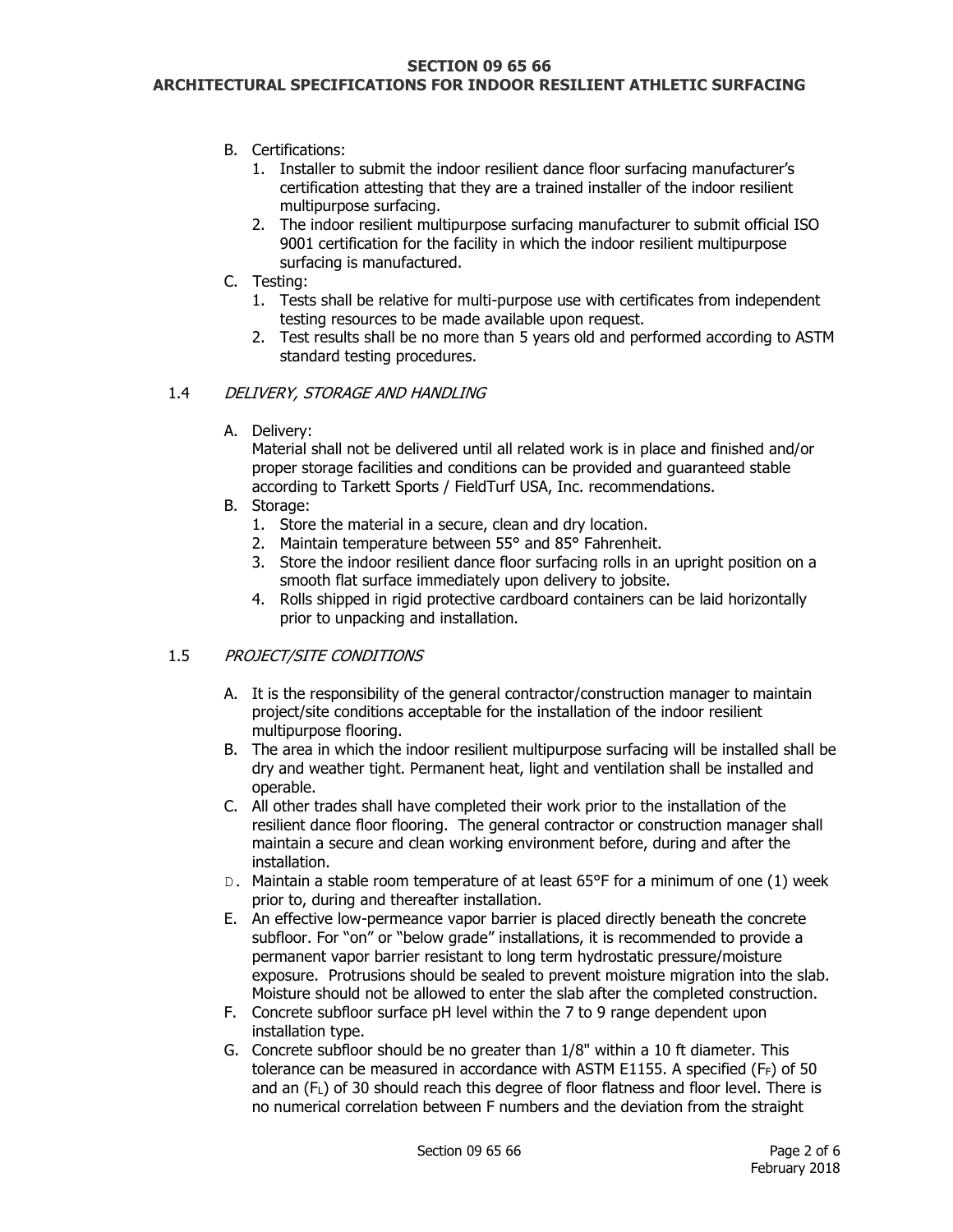#### **SECTION 09 65 66**

#### **ARCHITECTURAL SPECIFICATIONS FOR INDOOR RESILIENT ATHLETIC SURFACING**

edge. However, the above specified numbers should achieve a flat floor with minimal deviation in the slab. Reference ACI 117 and ACI 302.1R. The general contractor should provide a certificate of compliance with the above recommendations.

- H. Concrete subfloor must be clean and free of all foreign materials or objects including, but not limited to, curing compounds and sealers.
- I. Fill cracks, grooves, voids, depressions, and other minor imperfections. Follow the manufacturer's directions. Moveable joints must be treated utilizing specific transitioning joint devices depending upon the architect's recommendations. Follow current ASTM F710 guidelines for the preparation of concrete slabs to receive resilient flooring.
- J. Refer to ACI 302.2R "Guidelines for Concrete Slabs that Receive Moisture-Sensitive Flooring Materials" for concrete design and construction.
- K. Concrete slab shall be fortified with continual steel reinforcement. Fiber reinforcement alone shall not be considered adequate fortification.

#### 1.6 WARRANTY

- A. Special Limited Warranty:
	- 1. Manufacturer's standard form in which manufacturer agrees to repair or replace sports flooring including labor that fails within specified warranty period.
- B. Material warranty must be direct from the product manufacturer.
	- 1. Material warranties from separate or third party insurance providers are not valid.
	- 2. Material warranties must come from original manufacturer or division thereof. Private label warranties from distributors or brokers are not valid. Supply original point of manufacturing upon request.
- C. Failures include, but are not limited to, the following:
	- 1. Material manufacturing defects.
	- 2. Surface wear and deterioration to the point of wear-through of wear layer per ASTM F410/ASTM F1303.
	- 3. Failure due to substrate moisture exposure exceeding 90 percent relative humidity when tested according to ASTM F2170.
- D. Warranty Period:
	- 1. For material defects and surface wear-through: **10** years from date of substantial completion.
	- 2. For moisture vapor tolerance: **10** years from date of substantial completion.
- E. Installer's Limited Warranty:
	- 1. Installer's standard form in which installer agrees to repair or replace sports flooring that fails due to poor workmanship or faulty installation within the specified warranty period.
	- 2. Warranty Period: 2 years from date of substantial completion.

#### 1.7 ADDITIONAL MATERIALS

A. Furnish to the owner additional materials containing a total of at least 1% of each different color or design of the indoor resilient dance floor surfacing used on the project.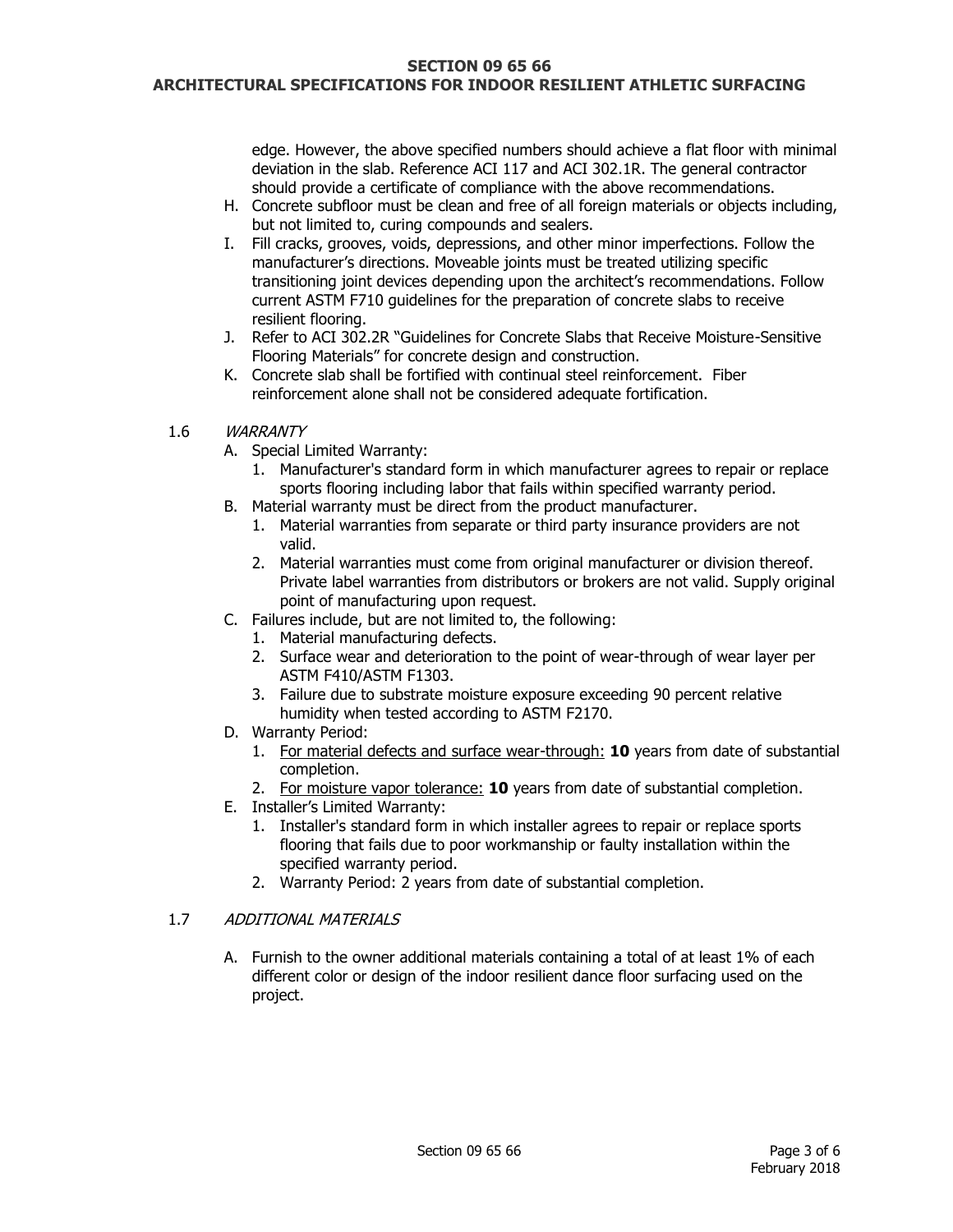#### **SECTION 09 65 66 ARCHITECTURAL SPECIFICATIONS FOR INDOOR RESILIENT ATHLETIC SURFACING**

# **PART 2 - PRODUCTS**

- 2.1 MATERIALS
	- A. Prefabricated dance floor surfacing 3.5 mm with slightly textured embossed surface.
		- 1. Intermediate layers shall be fortified with a non-woven fiberglass grid for increased dimensional stability.
		- 2. The foam force reduction layer shall be high-density closed cell PVC foam with honeycomb embossing, and is applied in one continuous manufacturing process.
		- 3. Laminated or adhered foam layers will not be allowed.
		- 4. Field constructed products will not be accepted.
	- B. Adhesive moisture mitigation combination. Provide non-solvent reactive topically applied moisture mitigation/adhesive according to manufacturer's recommendations.
	- C. Physical properties of the indoor resilient dance floor surfacing shall conform to the following minimums:

| Width                       |                         | 6' 6'' (2 m)                   |
|-----------------------------|-------------------------|--------------------------------|
| Length                      |                         | 49' (15 m) approx.             |
| Wear Layer                  |                         | $2 \, \text{mm}$               |
| <b>Total Thickness</b>      |                         | $3.5 \text{ mm}$               |
| Wear Layer                  | Type 1- Grade 1         | ASTM F1303/F410                |
| Force Reduction             | <b>PASSED</b>           | ASTM F2772 Class 1             |
| Slip Resistance             | P <sub>3</sub>          | AS 4586                        |
| Surface Finish Effect       | <b>PASSED</b>           | ASTM F2772 (80 - 110)          |
| <b>Abrasion Volume Loss</b> | Group T: $\leq$ 2.0 mm3 | EN 660: Part 2                 |
| <b>Chemical Resistance</b>  | Excellent               | ASTM F925                      |
| <b>Impact Resistance</b>    | <b>PASSED</b>           | EN 1717                        |
| <b>Abrasion Resistance</b>  | <b>PASSED</b>           | 0.10 (EN ISO 5470-1 {06/1999}) |
| Static Load Limit           | <b>PASSED</b>           | ASTM F970- Load 175 Lbs        |
| Sound Insulation            | Excellent               | $+/- 19$ dB (ISO 717/2)        |
| In-Room Sound Insulation    | Excellent               | 61dB (NF S31-074)              |
| Fire Rating                 | <b>PASSED</b>           | ASTM E648 Class 1              |
| Phthalate-free technology   |                         | <b>YES</b>                     |
| <b>REACH Compliant</b>      |                         | <b>YES</b>                     |
| <b>Heavy Metals</b>         |                         | <b>NO</b>                      |
| ISO 9001                    |                         | <b>YES</b>                     |
| ISO 14001                   |                         | <b>YES</b>                     |

- 1. Color: As available from the indoor resilient dance floor surfacing manufacturer's standard range.
- C. Welding Rod: As supplied by the indoor resilient dance floor surfacing manufacturer or supplier.
	- 1. Color to blend with the indoor resilient dance floor surfacing color or design.
	- 2. All seams shall be welded to create a monolithic and impermeable surface.
- D. Adhesive: As approved by the indoor resilient dance floor surfacing manufacturer.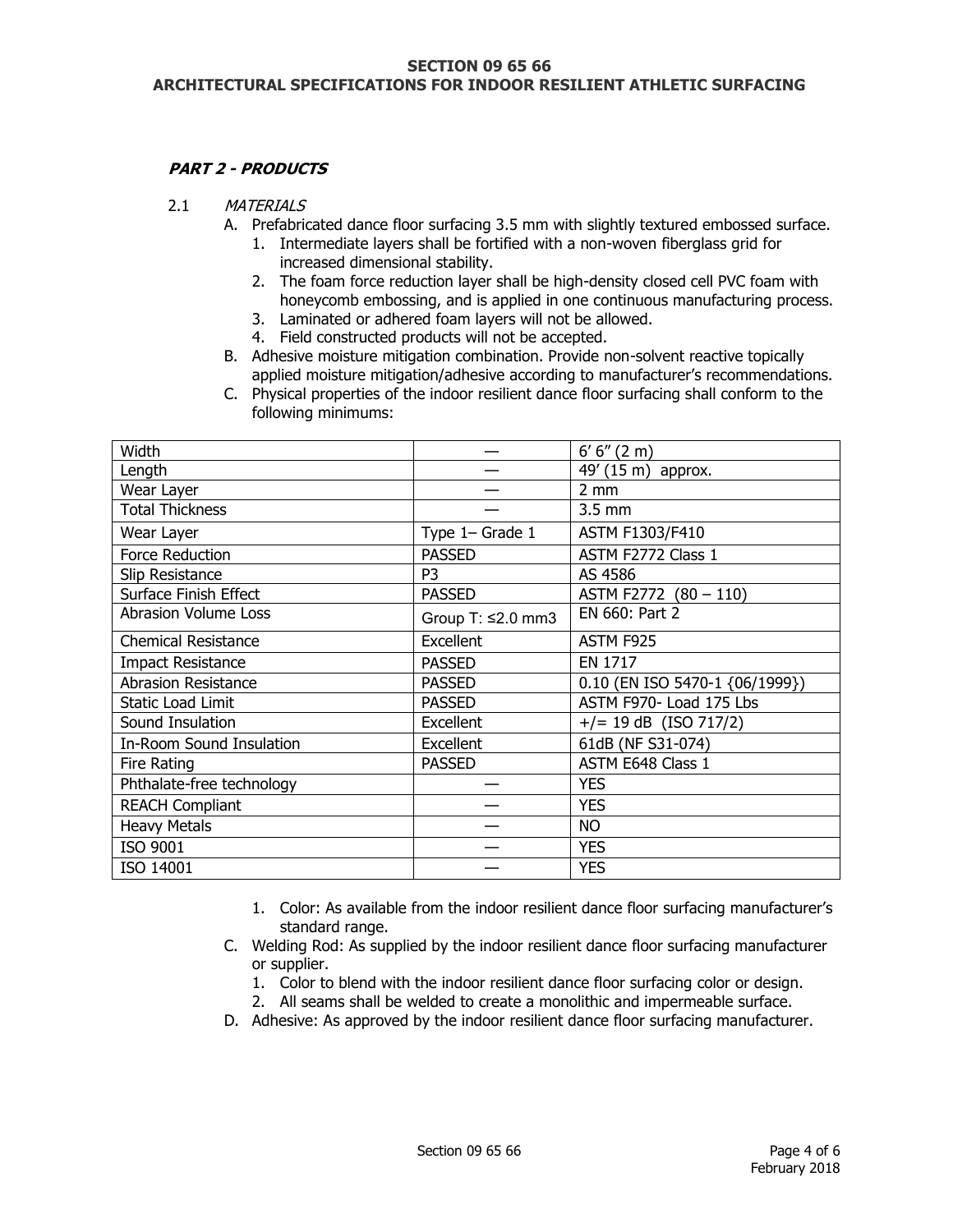# **PART 3 - EXECUTION**

- 3.1 EXAMINATION
	- A. It is the responsibility of the general contractor/construction manager to ensure that project/site conditions are acceptable for the installation of the indoor resilient dance floor surfacing.
	- B. Verify that the area in which the indoor resilient dance floor surfacing will be installed is dry and weather tight. Verify that permanent heat, light and ventilation are installed and operable.
	- C. Verify that all other work that could cause damage, dirt and dust or interrupt the normal pace of the indoor resilient dance flooring installation is completed or suspended.
	- D. Verify that there is a stable room temperature of at least 65°F.
	- E. Verify that there are no foreign materials or objects on the subfloor and that the subfloor is clean and ready for installation.
	- F. Direct Full Spread Adhering to Concrete Subfloor: moisture content less than 83% RH when tested per ASTM F2170.
	- G. Follow Tarkett Sports / FieldTurf USA, Inc. installation recommendations.
	- H. Do not average the results of the tests. Report all field test results in writing to the General Contractor, Architect, and End User prior to installation.
	- I. Verify that the concrete subfloor surface pH level is within the 7 10 range.
	- J. Document the results confirming the slab is within manufacturer's tolerances for slab deviation.

# 3.2 PREPARATION OF SURFACES

- A. Sand the entire surface of the concrete slab.
- B. Sweep the concrete slab so as to remove all dirt and dust. If a sweeping compound is to be used it must be a sweeping compound that does not contain oil or other items that may inhibit the adhesive bond.
- C. Slab must be dust free. In the event that dust impairs adhesive bond, priming the slab prior to application of adhesive may be necessary. Follow installation guidelines.
- D. Follow OSHA guidelines.
- 3.3 INSTALLATION
	- A. The installation area shall be closed to all traffic and activity for a period to be set by the indoor resilient dance floor surfacing installer. The indoor resilient dance floor surfacing installation shall not begin until the installer is familiar with the existing conditions.
	- B. All necessary precautions should be taken to minimize noise, smell, dust, the use of hazardous materials and any other items that may inconvenience others.
	- C. Install the indoor resilient dance floor surfacing in strict accordance with the indoor resilient dance floor surfacing manufacturer's written instructions.
	- D. Install the indoor resilient dance floor surfacing minimizing cross seams. Provide a seam diagram during the submittal process for approval prior to installation. Vinyl Sheet Flooring Seams: Comply with ASTM F 1516. Rout joints and heat weld to permanently and seamlessly fuse sections together.
	- E. Install appropriate threshold plates or transition strips where necessary.